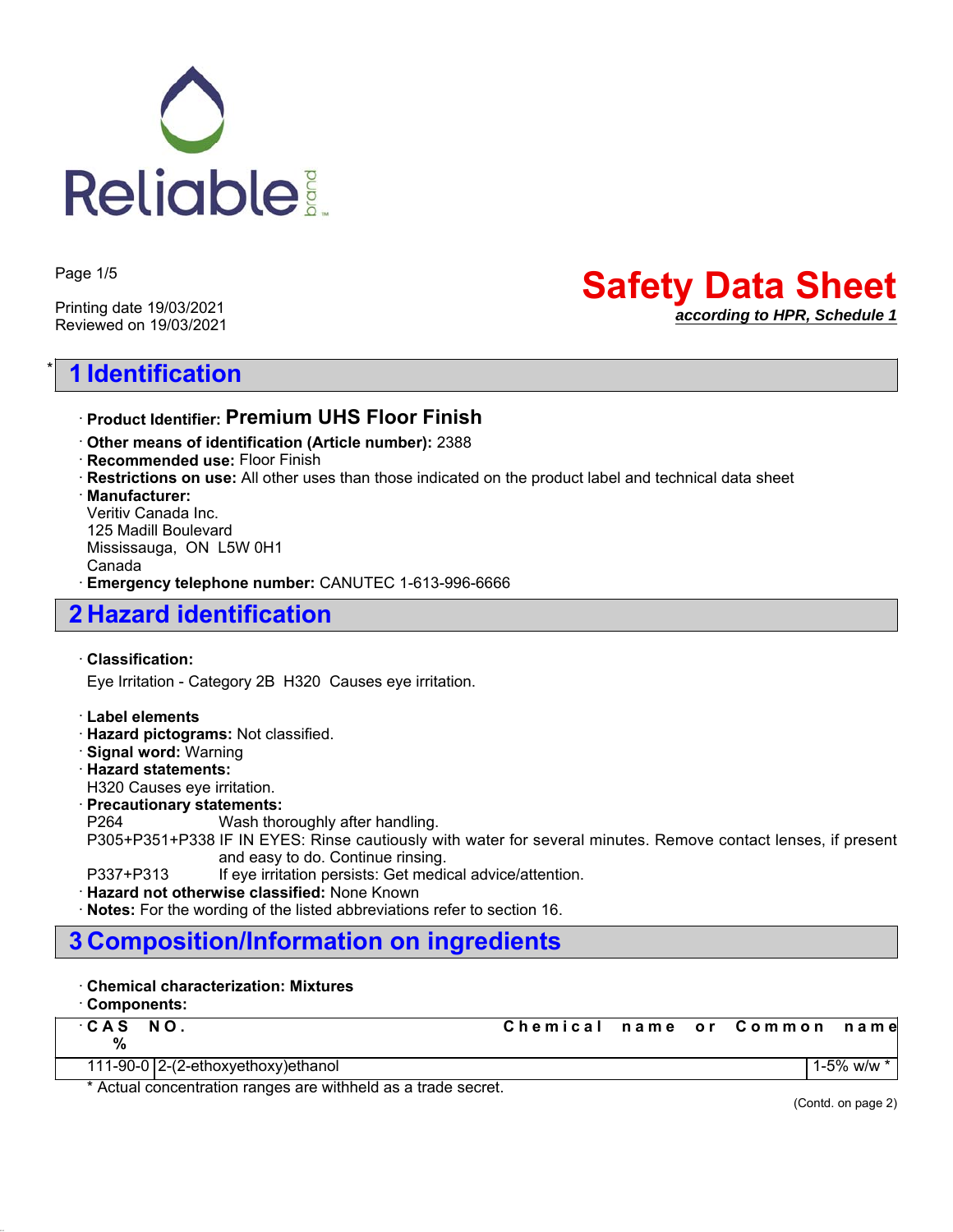Printing date 19/03/2021 Reviewed on 19/03/2021

# **Safety Data Sheet** *according to HPR, Schedule 1*

### **Product Identifier: Premium UHS Floor Finish**

(Contd. of page 1)

### **4 First-aid measures**

#### ꞏ **Description of first aid measures**

#### ꞏ **After inhalation:**

Rarely cause discomfort; supply fresh air and consult physician in case of complaints.

Supply fresh air and to be sure call for a doctor.

In case of unconsciousness place patient stably in side position for transportation. Get medical attention.

#### ꞏ **After skin contact:**

Remove immediately all contaminated clothing. Rinse skin with water or shower for at least 15 minutes. Consult a doctor if skin redness and irritation persist.

### May induce a skin irritation.

#### ꞏ **After eye contact:**

Rinse opened eye for several minutes under running water. If symptoms persist, consult a doctor.

- Rinse opened eye for several minutes under running water.
- ꞏ **After ingestion:** If symptoms persist consult a doctor.

**Most important symptoms and effects, both acute and delayed:** No further relevant information available.

### **5 Fire-fighting measures**

#### ꞏ **Suitable extinguishing media:**

CO2, extinguishing powder or water spray. Fight larger fires with water spray. Use fire fighting measures that suit the environment.

ꞏ **For safety reasons unsuitable extinguishing agents:** Water

- ꞏ **Specific hazards arising from the product:** No further relevant information available.
- ꞏ **Special protective equipment and precautions for fire-fighters:**

As in any fire, wear self-contained breathing apparatus pressure-demand, MSHA/NIOSH (approved or equivalent) and full protective gear.

### **6 Accidental release measures**

ꞏ **Personal precautions, protective equipment and emergency procedures:**

Wear recommended protective equipment(s). Keep unprotected persons away.

ꞏ **Methods and material for containment and cleaning up:**

Surround and absorb with liquid-binding material (sand, diatomite, acid binders, universal binders, sawdust).

# **7 Handling and storage**

ꞏ **Precautions for safe handling:** No special precautions are necessary if used correctly.

ꞏ **Conditions for safe storage, including any incompatibilities:** Keep in the original receptacle tightly sealed.

### \* **8 Exposure controls/ Personal protection**

#### ꞏ **Components with limit values that require monitoring at the workplace:**

**111-90-0 2-(2-ethoxyethoxy)ethanol**

 $EV$  TWA: 165 mg/m<sup>3</sup>, 30 ppm

#### ꞏ **Exposure controls:**

Use only in well-ventilated areas. Apply technical measures to comply with the occupational exposure limits. Where reasonably practicable this should be achieved by the use of local exhaust ventilation and good general extraction. In case of insufficient ventilation wear suitable respiratory equipment.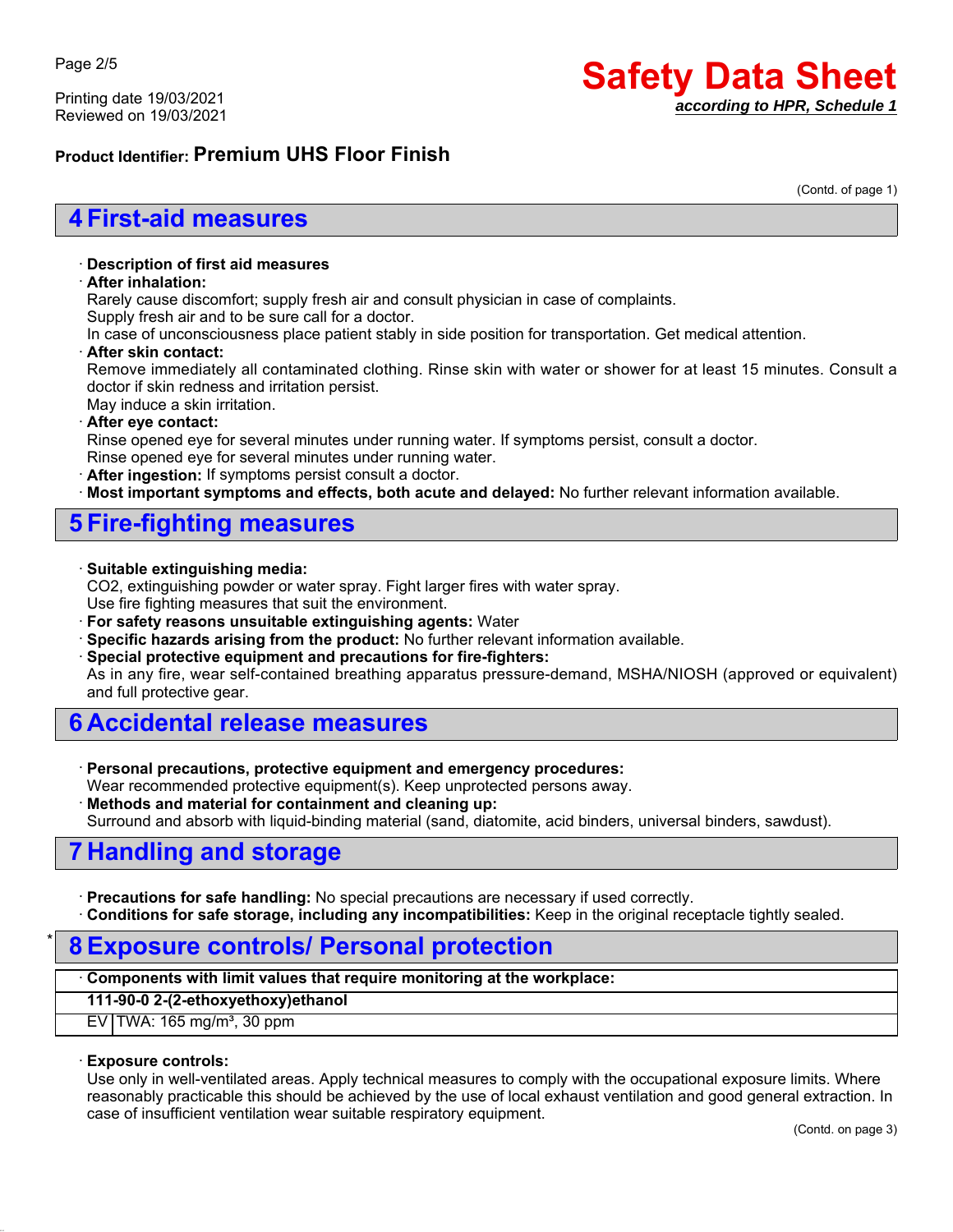Page 3/5

Printing date 19/03/2021 Reviewed on 19/03/2021

# **Safety Data Sheet** *according to HPR, Schedule 1*

### **Product Identifier: Premium UHS Floor Finish**

#### (Contd. of page 2)

#### ꞏ **Personal protective equipment:**



Safety goggles (see Eye protection)



Protective gloves (See Protection of Hands)

#### ꞏ **General protective and hygienic measures:**

Avoid contact with the eyes and skin.

The usual precautionary measures for handling chemicals should be followed.

Wash hands before breaks and at the end of work.

ꞏ **Breathing equipment:** Not required.

#### ꞏ **Protection of hands:**

Protective Gloves

Check protective gloves prior to each use for their proper condition

ꞏ **Eye protection:** Safety glasses are suggested when using this product in heavy use and institutional environments

#### ꞏ **Body protection:**

Protective work clothing. The type of protective equipment must be selected according to the concentration and amount of the dangerous substance at the specific workplace. (recommended)

## \* **9 Physical and chemical properties**

| · Appearance:                      |                              |
|------------------------------------|------------------------------|
| Form:                              | Opaque liquid                |
| Colour:                            | White                        |
| · Odour:                           | Acrylic                      |
| · Odor threshold:                  | Not determined               |
| · pH:                              | $7,0 - 8,0$                  |
| · Melting point/Freezing point:    | Not determined               |
| · Boiling point/Boiling range:     | Undetermined.                |
| · Flash point:                     | Not determined               |
| · Flammability (solid, gaseous):   | Not applicable               |
|                                    |                              |
| $\cdot$ Decomposition temperature: | Not determined               |
|                                    |                              |
| · Auto igniting Temperature:       | Product is not selfigniting. |
|                                    |                              |
| <b>Explosion limits:</b>           |                              |
| Lower:                             | Not determined.              |
| Upper:                             | Not determined.              |
| <b>Relative density:</b>           | 1.012-1.052                  |
| Vapour density (air=1):            | Not determined.              |
| <b>Evaporation rate:</b>           | Not determined               |
| · Solubility in / Miscibility with |                              |
| Water:                             | Partly soluble               |
|                                    |                              |

ꞏ **Partition coefficient (n-octanol/water):** Not determined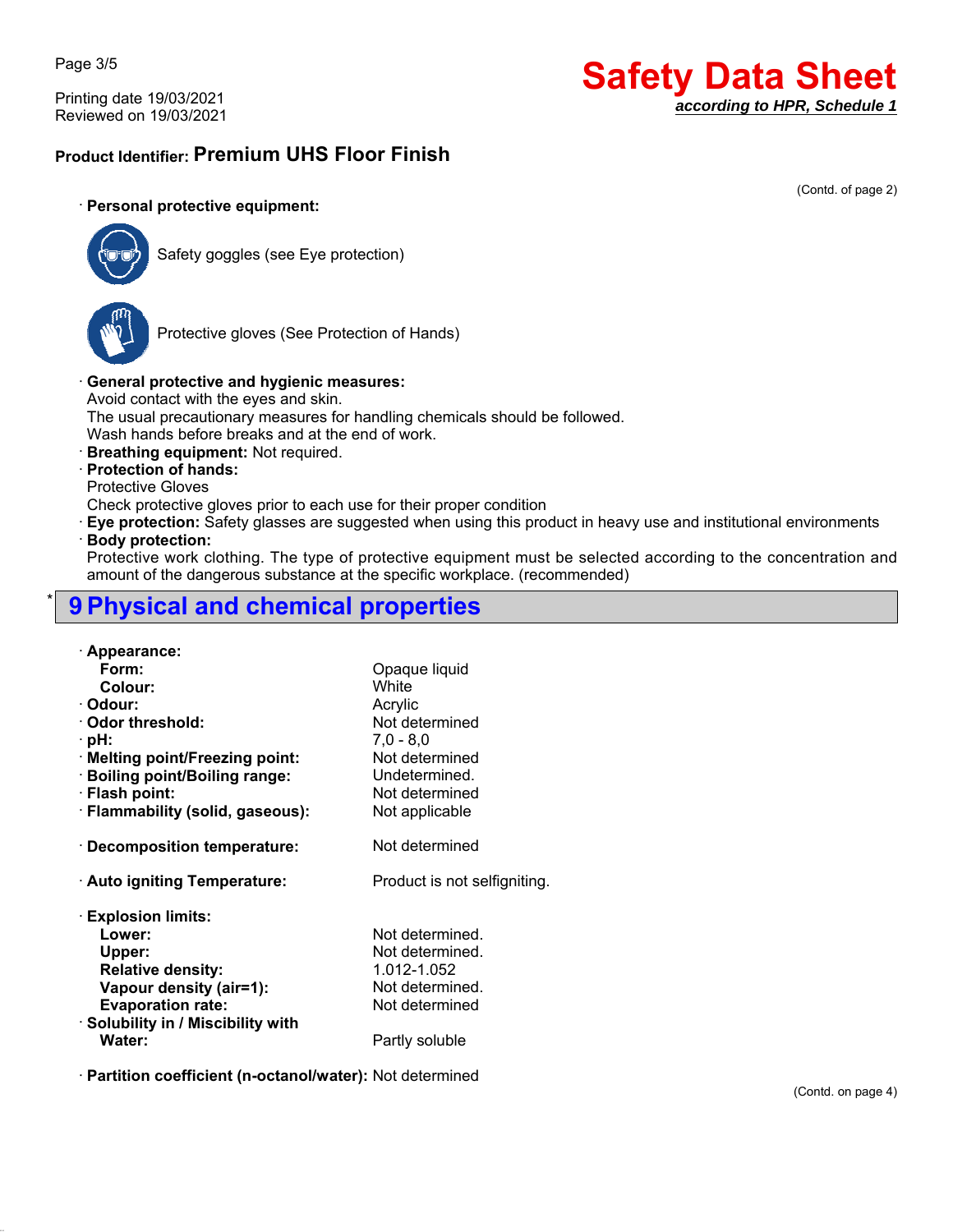Printing date 19/03/2021 Reviewed on 19/03/2021

# **Safety Data Sheet** *according to HPR, Schedule 1*

### **Product Identifier: Premium UHS Floor Finish**

(Contd. of page 3)

# **10 Stability and reactivity**

#### ꞏ **Reactivity:**

Not determined.

- No further relevant information available.
- ꞏ **Chemical stability:** The product is stable.
- ꞏ **Possibility of hazardous reactions:** No dangerous reactions known.
- ꞏ **Conditions to avoid:** No further relevant information available.
- ꞏ **Incompatible materials:** No further relevant information available.
- ꞏ **Hazardous decomposition products:**

In case of decomposition: carbon monoxide and carbon dioxide and traces of volatile halogenated compounds.

# **11 Toxicological information**

ꞏ **Information on the likely routes of exposure** Inhalation, Skin and eyes contact

|  | · Numerical mesures of acute toxicity: |  |  |  |  |  |
|--|----------------------------------------|--|--|--|--|--|
|--|----------------------------------------|--|--|--|--|--|

| <b>Components</b><br>Type<br><b>Mean of exposure</b> |  |                                          | <b>Value (Species)</b> |  |  |
|------------------------------------------------------|--|------------------------------------------|------------------------|--|--|
| <b>ATE (Acute Toxicity Estimate)</b>                 |  |                                          |                        |  |  |
| Oral                                                 |  | LD50 > 75.377 mg/kg (Rat)                |                        |  |  |
|                                                      |  | Dermal   LD50   > 156.250 mg/kg (Rabbit) |                        |  |  |
| 111-90-0 2-(2-ethoxyethoxy)ethanol                   |  |                                          |                        |  |  |
| Oral                                                 |  | LD50 5.500 mg/kg (Rat)                   |                        |  |  |
|                                                      |  | Dermal LD50 8.500 mg/kg (Rabbit)         |                        |  |  |

ꞏ **Symptomes related to the physical, chemical and toxiological characteristics**

ꞏ **If on the skin:** May cause irritation by prolonged contact with skin.

ꞏ **If on the eye:** Irritating effect.

ꞏ **After ingestion:** May cause irritation of the gastrointestinal tract, nausea, vomiting and headache.

ꞏ **Sensitization:** No sensitizing effects known.

ꞏ **Delayed and immediate effects, and chronic effects from short-term and long-term exposure:**

Prolonged or frequent contact can cause eczema and inflammation of the skins as a results of degreasing.

### **12 Ecological information**

- ꞏ **Bioaccumulative potential:** No further relevant information available.
- ꞏ **Mobility in soil:** Not determined
- **Ecotoxicity:** No relevant information available.
- ꞏ **Other adverse effects** No further relevant information available.

### **13 Disposal considerations**

#### ꞏ **Waste treatment methods recommendation:**

Avoid dispersal of spilled material and runoff and contact with soil, waterways, drains and sewers.

Small amounts may be diluted with plenty of water and washed away. Dispose of bigger amounts in accordance with local authority requirements.

Dispose in accordance with all applicable federal, state, provincial and local laws and regulations. Contact your local, state, provincial or Federal environmental agency for specific rules.

#### ꞏ **Uncleaned packagings recommendation:**

Do not re-use empty containers.

Dispose of packaging according to regulations on the disposal of packagings.